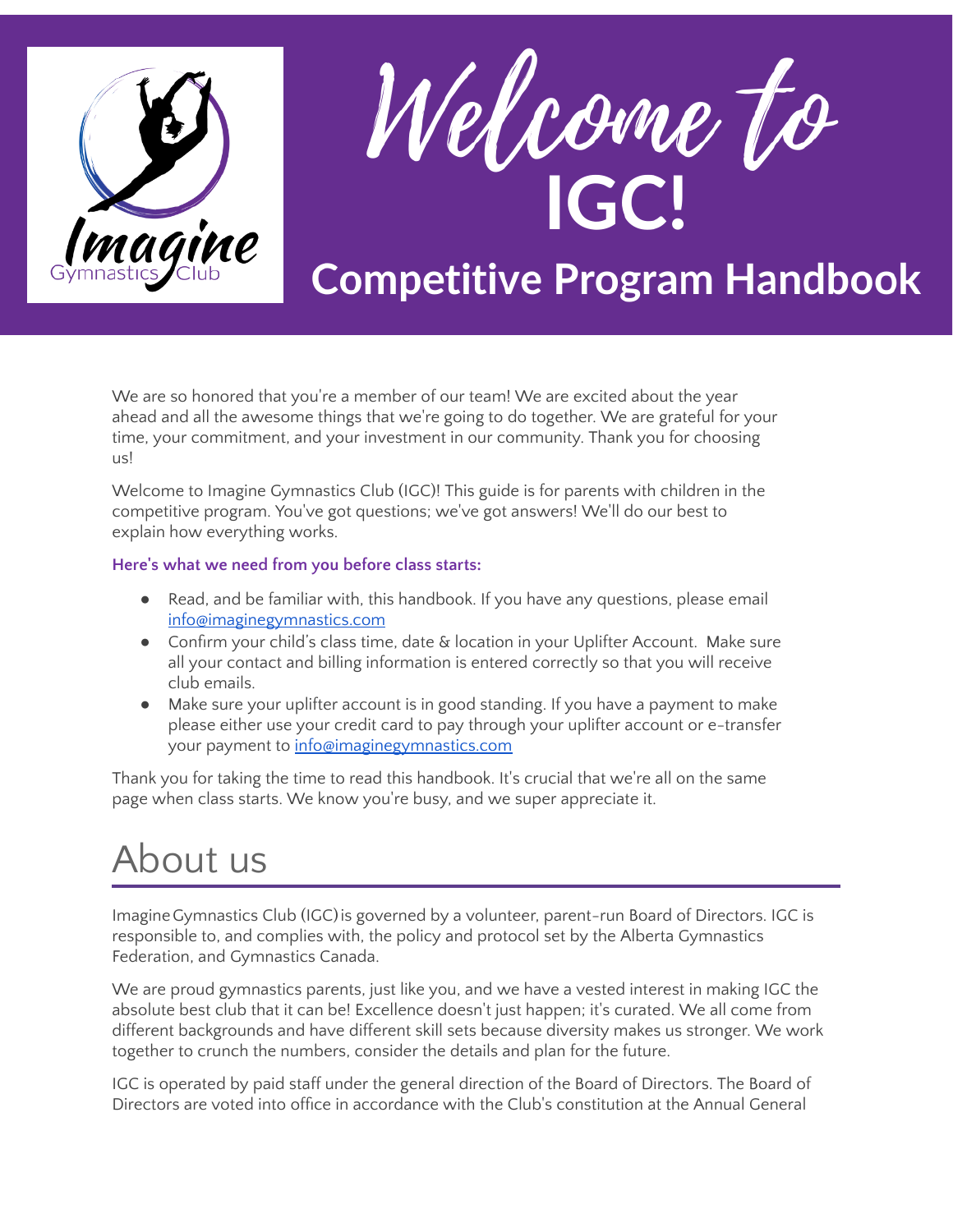Meeting (AGM) held each fall. The board is responsible for the overall governance and guidance of the Club.

## **Mission Statement**

Imagine Gymnastics Club(IGC) strives to create a safe & positive environment that empowers and equips our athletes to succeed at, not only their gymnastics goals, but in life as well. We endeavor to create a sense of belonging and inclusion for athletes of all ages & abilities. We resolve to be family and community oriented in all that we do.

## **Our Goal**

Our goal is to enable lifelong participation in the sport of gymnastics. From teaching foundational skills that they can safely do in their backyard or on their trampoline, to facilitating their competitive goals. We coach with the proper progressions, conditioning and safety protocols to make sure the sport is not causing the chronic pain or injury that elite gymnastics has been known for in the past. Another way we promote involvement in our sport is by training and hiring our athletes, who are thirteen and older, to be our junior coaches. We mentor them and the club helps to pay for their NCCP courses as they get older. Coaching is an amazing way to stay involved in a sport, and a wonderful part time job for anyone to have growing-up. Some have gone on to become career coaches. Ultimately, we want our sport to be an amazing experience, where lifelong friends are made, career opportunities arise and where skills are learned that can still be done 40 years later at a backyard BBQ!

## **Vision**

IGC envisions a world where children can realize their athleticpotential,creating wellness for themselves, their families and their communities – now and in the future.

## **Club Values**

- **Integrity:** We are open and transparent in our communities, relationships, and actions. We hold ourselves to the highest professional and ethicalbehaviors in our dealings with our athletes and their families, our partners and sponsors, and with our community.
- **Respect:** We respect those around usby being patient and kind, and by lifting each otherup. Webelieve thatdiversitymakes us stronger.Weshow ourselves respect by cultivating positive body images and attitudes.
- **Empowerment:** We empower our athletes with skills, resources, opportunity and motivation.We believe that fun is an essential component ofsport. Throughsport, we foster a sense of well-being so that real and positive change becomes possible. Courage, resilience & tenacity are thefirst steps to any great endeavor– in gymnastics and in life.
- **Excellence:** Life isa gift,and every day is a newopportunity. We strive to be the best we canbe–today- inallour many roles;ascoaches, as administrators, as athletes, as family and community members.We are life-long learners. Weare committedtostretchingand reaching, honing and refiningourskills for ourselves, our club & our community.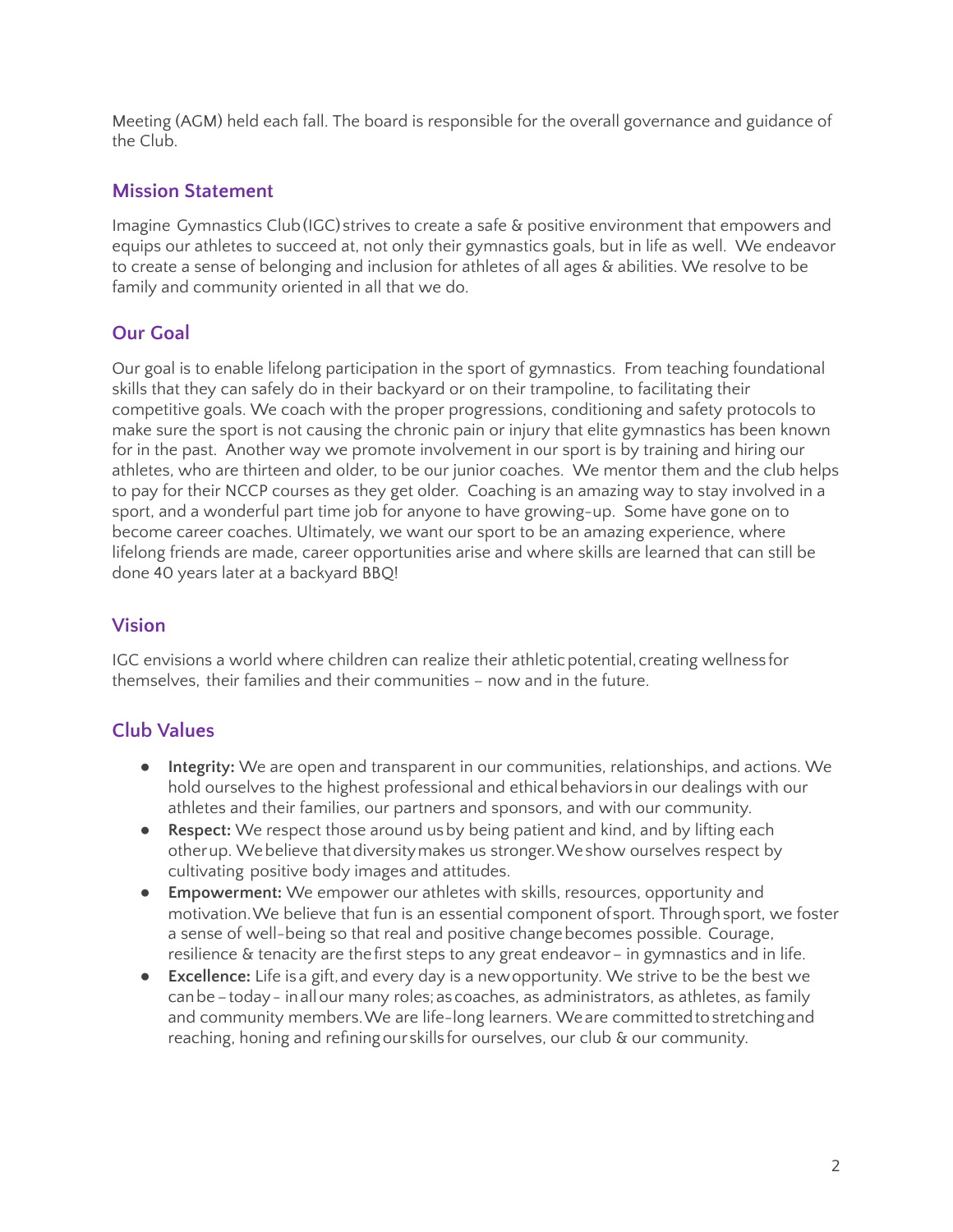# What do I need for class?

## **Important Forms**

You will have had to accept two waiver forms when you registered your child for our program on Uplifter.

These include:

- **Minor Release of Liability for [Participation](https://form.jotform.com/oldsgymnastics/minor-release-of-liability-for-part) in Gymnastics**
- Personal [Information](https://form.jotform.com/oldsgymnastics/personal-information-protection-act) Protection Act (PIPA) form

Release of Liability forms help parents/guardians to understand and acknowledge the liability associated with gymnastics. The Personal Information Protection Act form allows parents/guardians to understand and acknowledge how IGC handles your personal information. These forms protect the club, and your family, and are completed every year, without exception. These forms are valid for one "gymnastics year", July 1st to June 30th.

## **Competitive Attire**

Our competitive athletes must be dressed to do gymnastics:

- We prefer that they wear a training leotard/gymsuit with spandex shorts over top. Long sleeved suits should not be worn (our only sleeved suits are the competitive team suits, which are only worn for competition).
- Hair must be tied up in a way that it does not fall in front of their face.
- Athletes must not wear jewelry of any kind other than small stud earrings.
- We do not allow athletes to train in sports bras & shorts, they must wear a gymsuit.
- Athletes 9 & older need to wear a sports bra under their suit (regardless of development).

We work hard in the gym! Please wear & pack deodorant, and wear a clean suit to practice. Maintain good hygiene. You'll need a shower after every practice!

## **Personal Items**

All athletes need to bring a clearly labeled water bottle to every practice. They will also need to bring a supper to eat during break. Please pack an adequate amount of food to keep their energy up.

Competitive athletes may rent a locker to keep their personal belongings in for \$60. The lockers remain theirs for the entire time they train as competitive athletes at IGC.

## **Parent Viewing Policy**

We prefer that parents/guardians do not stay during class time. However IGC believes in an open policy and parents are welcome to watch classes from the lobby/entryway. The reason we prefer parents don't stay for the entire class is that, while we love our IGC parents, having a parent or family member watching is a distraction. Distractions can affect the ability of coaches to conduct their classes, the effectiveness of the practice and the safety of all involved. We want the athletes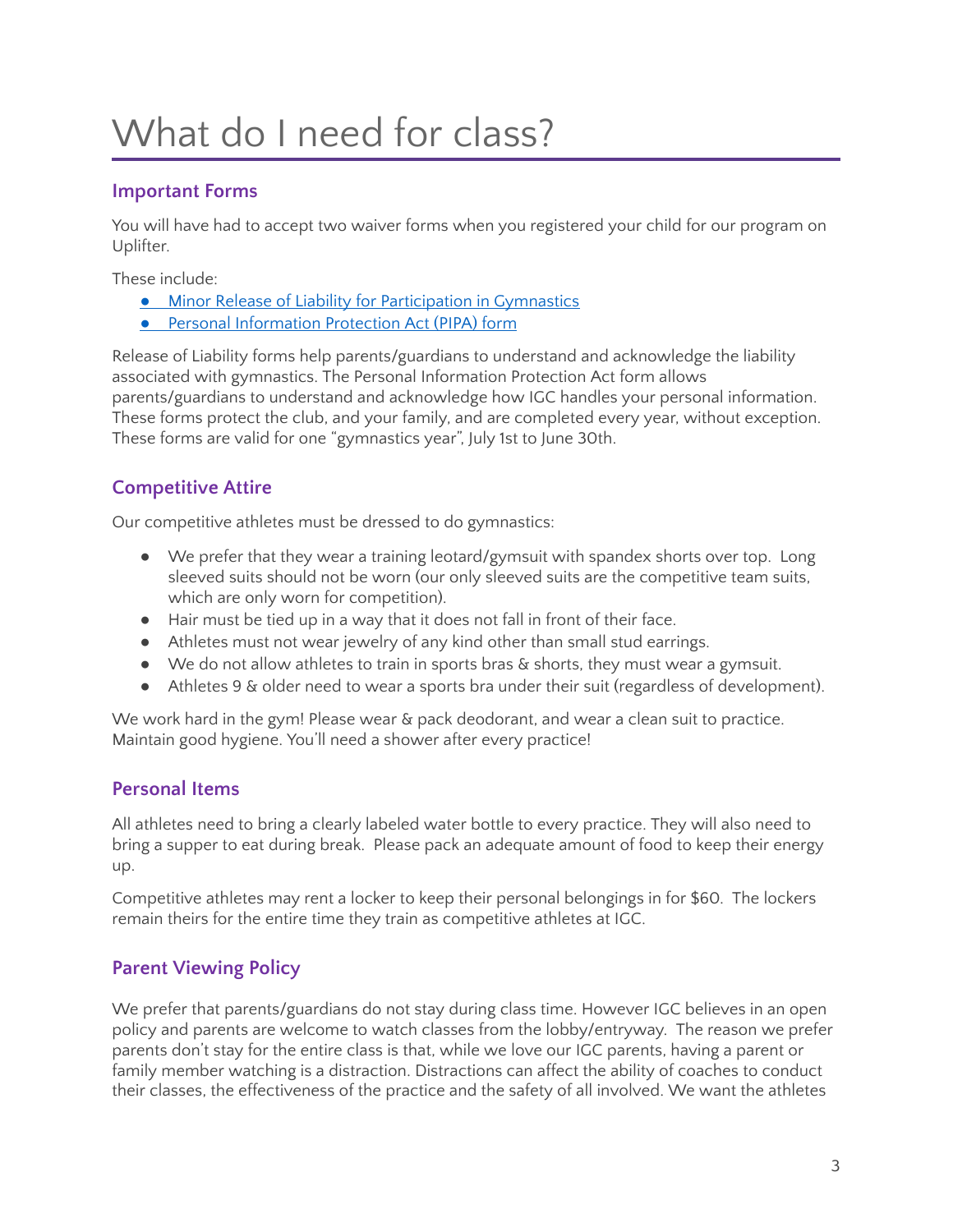to focus on the coach and the activities in the class, rather than their parents, or worry that people they don't know are watching them.

IGC requests that parents/guardians do not attempt to communicate with, or "coach" their child during practice. If you need to speak with your child's coach, please do so before or after class. Our coaches will be happy to answer any questions you have. Should anyone viewing become disruptive, IGC reserves the right to remove viewing privileges from any parent or family member.

If you have any questions regarding this policy, please call or text 403-619-7824 (Carstairs) 403-507-8191 (Olds)

## **Inclement Weather**

As Albertans, we all know how wild the weather can get. IGC cares about the safety of our families and athletes. If travel has been deemed unsafe by local municipalities or law enforcement, we will cancel class. If school has been canceled due to weather, we will cancel class. If the temperature dips below -30°C (before windchill), we will cancel class. We will do our best to make-up any canceled classes, but depending on the circumstance, that may or may not be possible. If there are cancellations, we will communicate with you using the contact information on Uplifter. We really hate canceling gym and try very hard to avoid it, but we are unwilling to risk anyone's safety, especially during a crazy weather apocalypse.

## **Private Lessons**

Sometimes your athlete might want some individual time to focus on a skill or routine. Private lessons are available upon request. Please email [info@imaginegymnastics.com](mailto:info@imaginegymnastics.com) to schedule times.

## **Parking**

There is plenty of free parking in front of/near the club. However, we do have businesses around us, so when choosing a parking spot before and after class, please be neighborly. Please make sure that you're not blocking anybody's bay doors or preventing access to and from a business.

## Money matters

## **My Uplifter Account**

Imagine Gymnastics Club proudly uses Uplifter to organize class registration, scheduling, and manage our client information. We protect each other's right to privacy and do **not** disclose your info to third parties without your consent.

#### **There are many benefits to using Uplifter, including:**

- A self-serve account where parents can update their contact and payment information, view billing and print receipts
- Register for upcoming programs using contactless methods like Visa, Mastercard or Visa Debit cards
- Flexible payment options using installment amounts of your choosing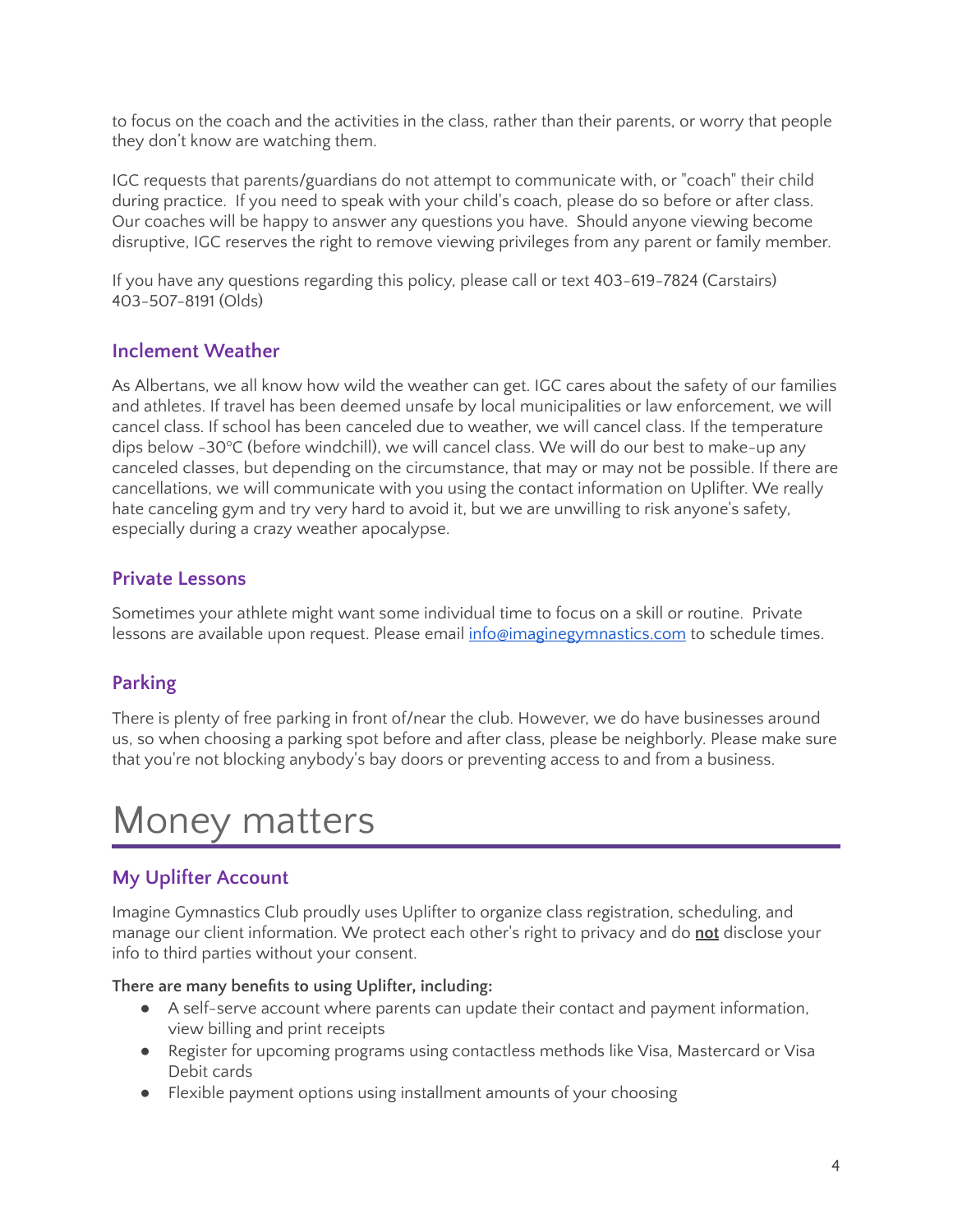- **Join waitlists**
- Viewing important information about your child's registered classes, like what to bring to class
- Viewing your child's class schedule/calendar

Uplifter has a clean, modern look, and is intuitive to use. The Imagine Gymnastics Club Uplifter Store may be freely accessed from our website, by selecting the Programs page. If you have a question regarding your account, please email [info@imaginegymnastics.com](mailto:info@imaginegymnastics.com) .

**We require all parents to keep an active credit card on file to maintain their Uplifter account. Bond cheques are required for all competitive athletes. We require this payment information from you in the event that fundraising commitments are not met. We will never charge your card or cash your cheque, without notifying you first. We don't like surprises either.**

## **Fee Explanation**

In addition to registration costs, IGC charges an AGF insurance fee, and a small administrative and equipment fees. These fees help us maintain/service our equipment and keep it clean. Our administrative fees help to keep our office organized behind the scenes by paying for necessary supplies like printer ink, pens, and paper. Administrative fees also help us maintain & update our club computers & phones. Registration costs allow us to pay our coaching staff for their time. Insurance fees are explained in detail below.

Fees are an annoying, but incredibly necessary, part of program registration. Imagine Gymnastics Club is a non-profit organization, so every penny helps us keep the lights on.

## **Alberta Gymnastics Federation Insurance Policy**

Imagine Gymnastics Club is a member of the Alberta Gymnastics Federation (AGF), and thus, covered under their comprehensive insurance package.

To learn more about AGF insurance, in a general sense, and find information on how to submit a claim, view their [website](https://www.abgym.ab.ca/Membership/AGF-Insurance) here.

To learn more about the AGF insurance particulars, view their [website](https://abgym.ab.ca/Membership/Insurance-Coverage) here.

To extend insurance coverage to our athletes, a non-refundable fee is included in your registration costs. The term of the AGF insurance fee runs July 1 to June 30 of the following year. This annual fee has to be paid by everyone who uses our gyms, whether that be for registered classes, facility rentals or drop-in.

Imagine Gymnastics Club also carries Directors & Officers Insurance to protect the board members that are responsible for organizing and running the organization.

## **Late/Non-Payment**

We understand that everyone's situation is different. If you anticipate challenges making your registration payments, please reach out to the Head Coach/Treasurer so that arrangements can be made.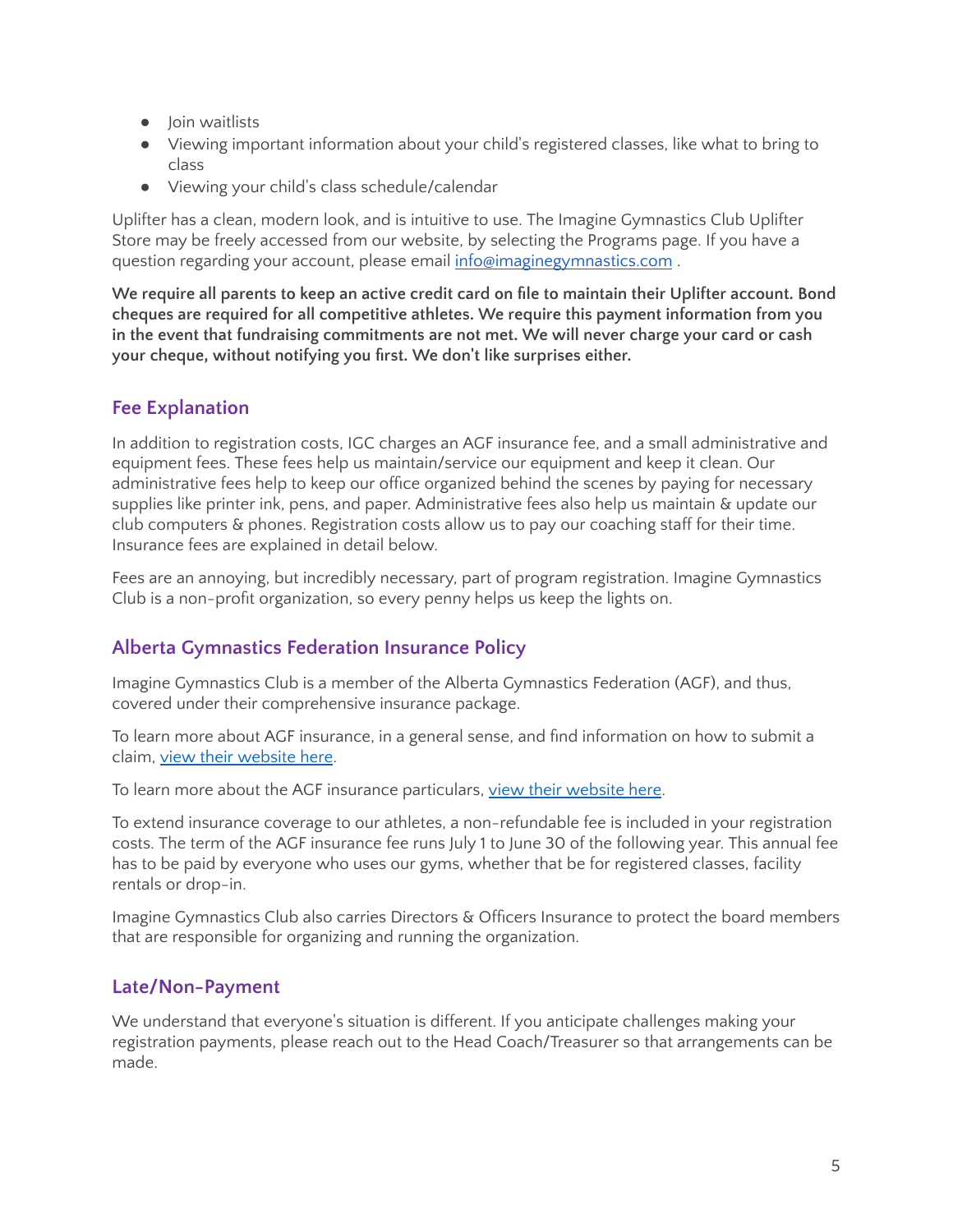A \$40.00 penalty fee will be added to any account in arrears, and cash payment will be required within five business days of notification. Any credit on your account will automatically be used to pay your outstanding fees. If your account is not paid in full by the end of the current season, your child will not be able to register for any competitions, or register for any future IGC programs.

If a pattern of late or non-payment emerges, all fees will immediately shift into cash-only payments, due in full, before the start of class. Partial payments will not be accepted.

Imagine Gymnastics Club acknowledges that there may be exceptional circumstances that require deferment of fees. In such cases, please submit your written request to the Head Coach for consideration.

## **Refunds**

In the unfortunate event of an injury, extended illness or other unique medical circumstances exceeding one month, fees may be waived in lieu of lost time. If you find your gymnast in this situation, please submit your written request, and applicable medical documentation, to the Head Coach. Please inform the Head Coach of any injuries incurred as soon as possible, so that it can be documented.

Partial month fees will not be refunded. For example, if a gymnast is unable to train for six weeks, then one month's fee will be refunded only. Fees will be due up to, and including, the month of injury. Fundraising due will be calculated biased on the number of months attended including the month of injury.

## **Cancellations & Withdrawal**

Team IGC is an annual commitment, and therefore, we are unfortunately unable to issue refunds for competitions, fees, Team IGC attire, or discounts on fundraising. If you withdraw from Team IGC, all yearly fees and fundraising will become due in full, plus an administrative fee and any applicable Alberta Gymnastics Federation fees. Please notify the Head Coach if you wish to cancel your registration.

## **Credits**

Any credits applied to your account expire two calendar years from the date of issue

## **Sports Grants for Children**

Are you looking for information on grants to offset the cost of registration?

We recommend visiting the [Jumpstart,](https://jumpstart.canadiantire.ca/pages/individual-child-grant-guidelines) or [KidSport](http://www.kidsportcanada.ca/alberta/alberta-provincial-fund/apply-for-assistance/) to get the process started. IGC looks for ways to actively reduce barriers that prevent kids from experiencing the awesomeness that is gymnastics.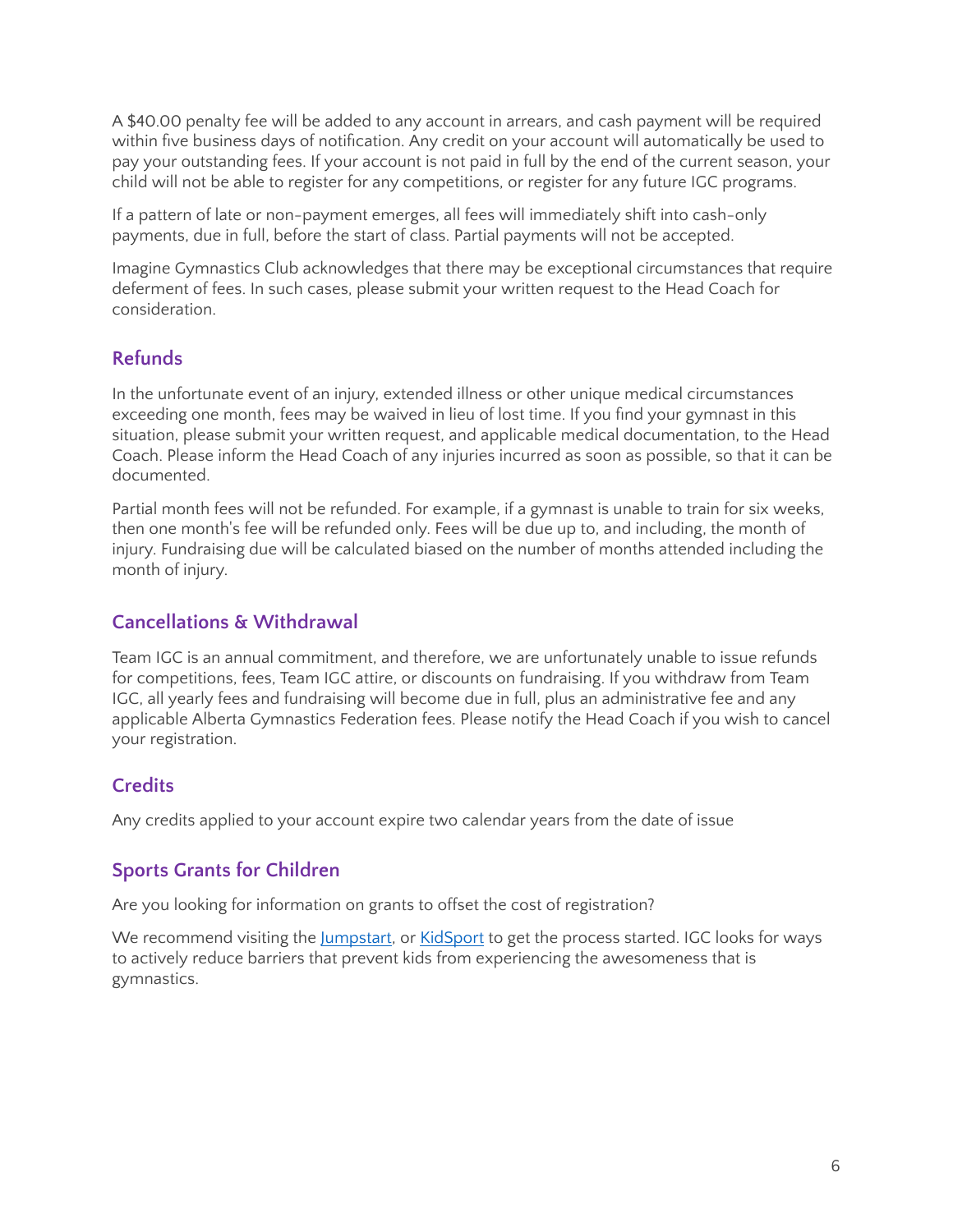# Special events

## **Winter Warm-up Meet**

Each season we will host a warm-up meet in November or December to help our athletes get ready for the upcoming competition season. There will be mandatory volunteer hours for your gymnasts and family.

## **The Hay City Classic & Showcase**

What is the Hay City Classic? Only IGC's prestigious invitational & fun meet! The Hay City Classic is a three-day event (Friday-Sunday) in Olds every spring. To kick off the festivities (and close out our Fall/Winter Sessions), IGC hosts a Showcase each year to allow all our athletes to show off what they have been learning during the year.

Closer to the Hay City Classic, you'll receive information from your coach on dates, location, and event theme. Each class, recreational to competitive, performs. Each class will decide on a simple team costume, which usually consists of a coloured T-shirt, and neutral bottoms, like black shorts. Your coach will let you know the event theme and costume details ahead of time.

Our meet has both Canadian Provincial Program categories and Xcel categories, allowing all competitive athletes to participate. Typically the weekend starts with our club showcase on Friday evening, the competitive meet runs all day Saturday and the recreational meet runs all day Sunday.

# How we give back

## **Volunteer Hours**

To keep Team IGC running like a well-oiled machine, we require a sweat equity investment from our competitive families. We try to give you a wide variety of choices and times to fulfill these requirements. Laurie Waiting is our Fundraising Director and is amazing at keeping everything organized. You will be invited to our TeamSnap account, and she will send out requests for volunteers on that App. During the year we require that parents of pre-team & competitive athletes complete:

- **Volunteer Hours**: Throughout the year, parents will have the opportunity to help organize events, assist with fundraising distribution, and bottle drives. Several times a year our club is asked to help out with community events in return for support for our club. You will receive requests to sign-up for shifts on TeamSnap.
- **Work Bees**: Parents are required to complete a certain number of shifts to help with tasks around the gym. Volunteers help us with deep cleaning and small repairs, needed to help our gym stay clean and safe.
- **Winter Warm-up Meet Requirements**: parents are required to complete **volunteer shifts** (approx. 2-3hrs each), make a **\$20 donation to the raffle table**, and help with either setting up or taking down the equipment.
- **Hay City Classic Requirements**: parents are required to complete **volunteer shifts** (approx. 2-3hrs each), make a **\$40 donation to the raffle table**, and help with either setting up or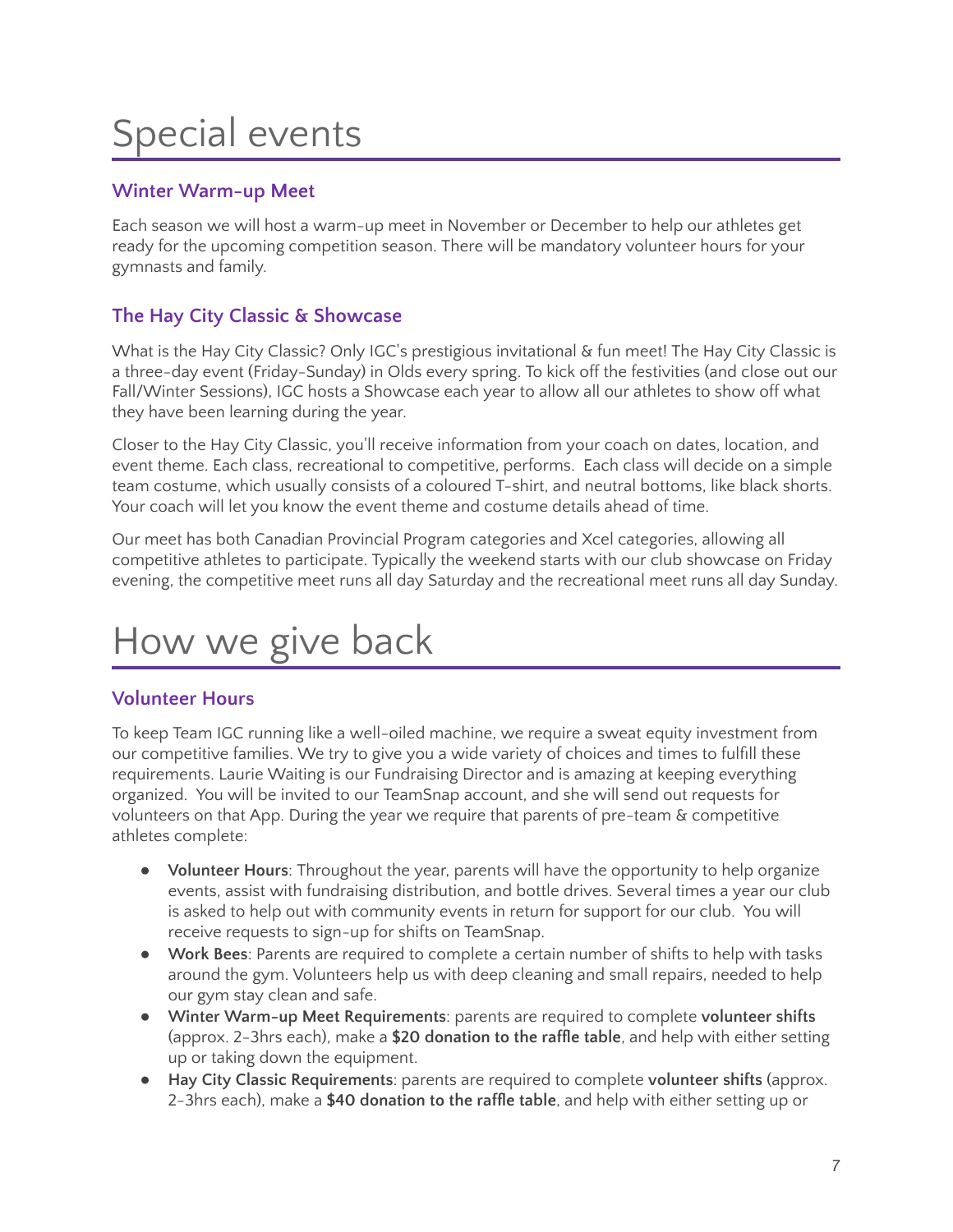taking down the equipment. Volunteer parents are the reason our home meets run so smoothly!

We literally could not keep our club open without the support of our volunteers. We are committed to keeping our competitive fees as low as possible without requiring too much from our competitive families. It is a delicate balance!

## **Specific Fundraisers**

All competitive athletes registered with IGC are required to sell a minimum of \$50 of Raffle tickets per session (Fall, Winter & Spring, totalling \$150/year). We run our 50/50 cash raffles on-line through RaffleBox once a session. The IGC Cash Raffle is tremendously important to our operations, with the potential to raise a sizable amount of money each year for the club.

IGC typically also has a casino fundraiser during the competition year. When we are informed of the date of our Casino, Laurie Waiting (our Fundraising Director) will send out a link to register for your time slot on TeamSnap. All competitive families must take at least one shift. The Casino generates a lot of money for the club and is extremely helpful in keeping our comp program costs so low.

We also have many smaller fundraisers during the year, such as Coco Brooks, Happy Hippo, Poinsettias & wreaths and Spring flowers and plants, and a few others, that will give you ample opportunity to fulfill your fundraising commitments during the year. You will notice these IGC fundraisers popping up on our Social Media. They are also posted on our website. Please feel free to buy the products offered & share the posts with your friends & families!

## **Thank You!!**

We want to thank our gymnastics parents for their efforts! It does not go unnoticed. Your individual fundraising & volunteer efforts may feel like a drop in the bucket, but rest assured - it is not small at all! YOU - our parents and athletes - are what keeps this incredible club moving forward! YOU are the ones buying our awesome equipment! Each and every one of YOU has a hand in the success of IGC. Your impact is not small. It is enormous!

When you walk through the doors at IGC, you feel a sense of community, of small-town charm, of collective ownership and pride. We look after each other, and we help our neighbors when they're in need. The communities of Olds & Carstairs, Alberta, are very generous ones. Giving back feels so good, especially when you can see the palpable difference that it makes in the lives of our children.

Thank you for your kindness, your investment & your time!

## How we communicate

## **Modes of Communication**

We believe in open communication with our families and athletes, and we want to hear from you!

It is essential for you to keep your contact information up to date in your Uplifter account. We need your contact info in case of an emergency, or to notify you of a change in plans. Depending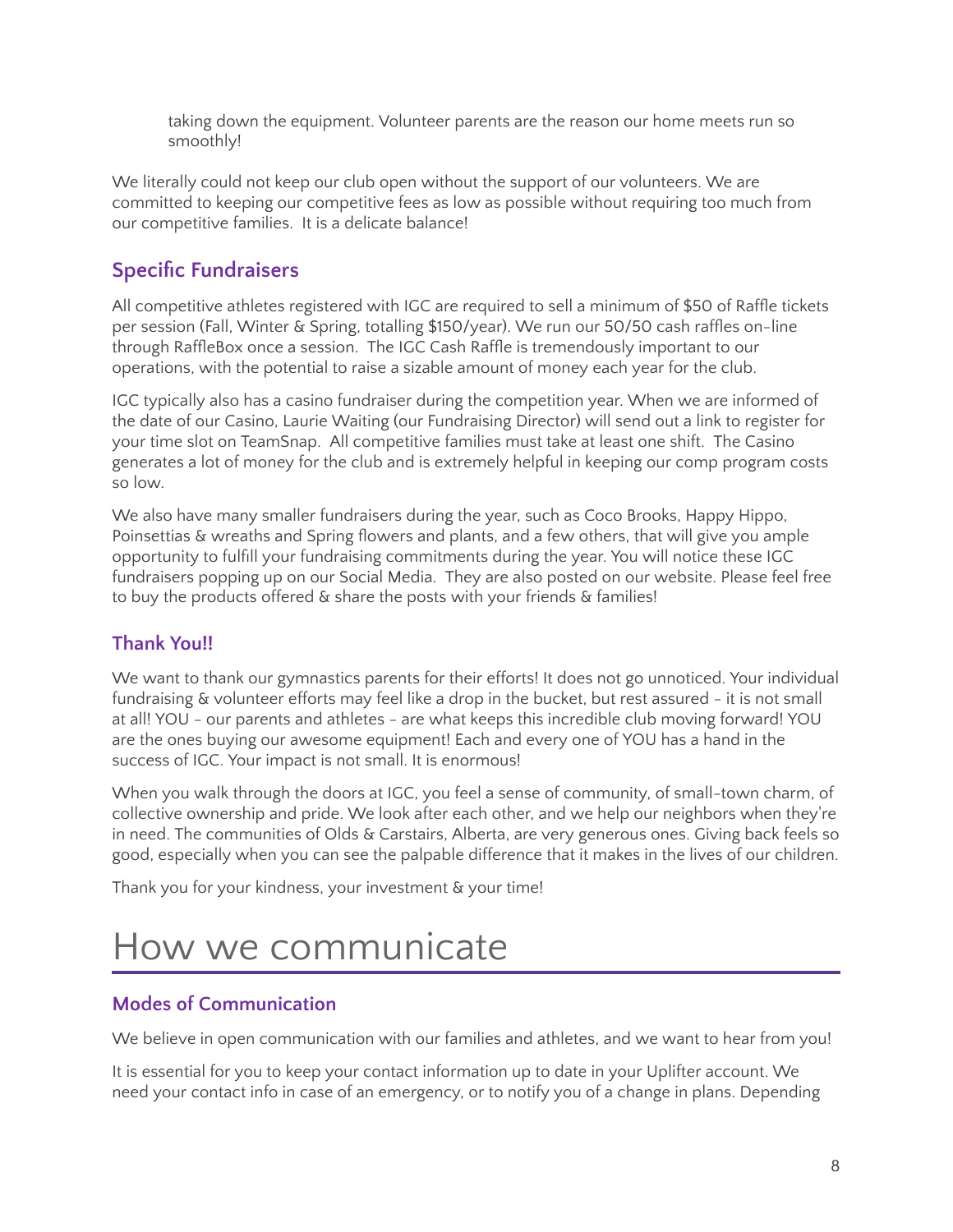on the circumstance, IGC coaching staff or board members may reach out to you by phone, text, email, or in-person. Important updates and activities are also posted in real-time to the club's social media feeds and website.

In addition to the general club communication tools, we use [TeamSnap](https://www.teamsnap.com/teams/features) to relay important information about fundraising, meets, and volunteer opportunities to our competitive athletes. New to TeamSnap? Email Laurie Waiting at *[laurie@imaginegymnastics.com](mailto:laurie@imaginegymnastics.com)* and ask to be added to the Team IGC account. Also, be sure to check out their [Knowledge](https://helpme.teamsnap.com/) Base to find answers to any questions you might have. We highly suggest downloading the TeamSnap mobile app, from your respective app store, so that you can be a part of the real-time updates.

If you have questions about your child's program or their progress, please reach out to your coach. If you have a question for the Head Coaches, please email [michelle@imaginegymnastics.com](mailto:info@imaginegymnastics.com)

If you have a question for the board or if your question is of a sensitive nature, please email our club president Dustin Symes at [dustinsymes@imaginegymnastics.com](mailto:dustinsymes@imaginegymnastics.com)

All other club emails and contact information may be found at *[imaginegymnastics.com](https://www.imaginegymnastics.com/)*. We welcome the opportunity to get to know you! There is no such thing as a silly question. If you need help, please ask. Our athletes and their families are at the heart of every decision we make.

## **Social Media Usage**

We are busy on Facebook & Instagram! We post about everything!

Follow us on Facebook & Instagram to stay in the know: [facebook.com/imaginegymnasticsclub](https://www.facebook.com/imaginegymnasticsclub) & [instagram.com/imaginegymnasticsclub](https://www.instagram.com/imaginegymnasticsclub/). You will find information about registration, special events, and our programs, and you can keep up with our athletes and other exciting developments. When in doubt, check the club's social media feeds.

## **Determining Competitive Level & Progress Reports**

Tracking your child's skill progression is critical to their success. Having a proven record of your child's progress is an empowering, positive reinforcement tool for your gymnast that helps to build both mental and physical resiliency. As coaches, we need to understand where our athletes are sitting, so that we can make practical decisions, like which level they should compete in, or if they need more/less challenge to get them moving forward.

Your coach will issue a progress report at the end of each competitive year, providing you with an opportunity to recognize and celebrate the successes that accompany goal-setting, hard work and perseverance.

In order to set the level at which your athlete will compete each competitive season we will hold a Winter Warm-up Meet every November or December. We use this meet to assess our competitive athletes' performance levels for registrations in the upcoming competitive season, which runs from January through April. The level at which your athlete will compete is assessed & assigned by our head competitive coaches.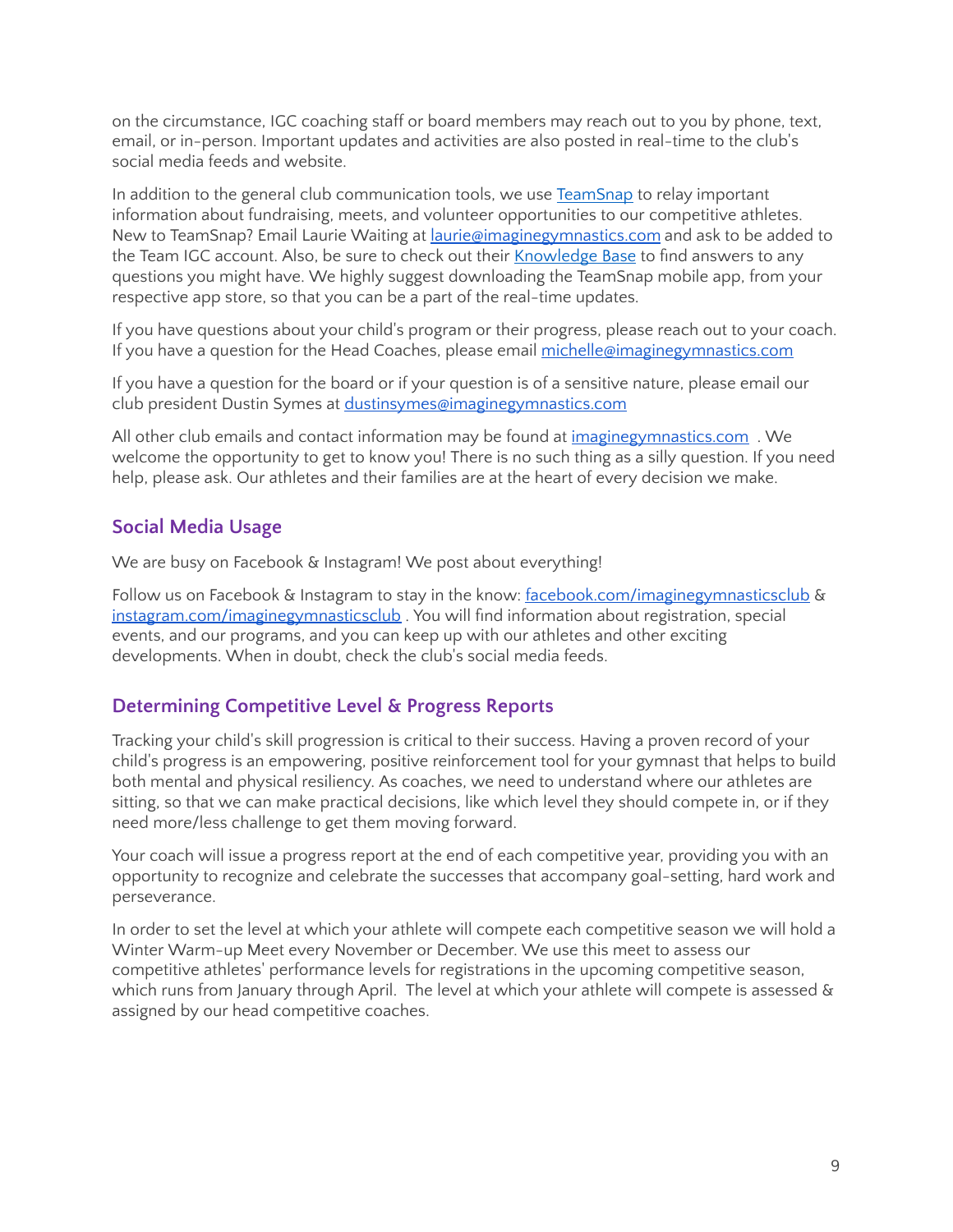## **Parent Feedback**

Parent feedback is essential to our classes and our program delivery at Imagine Gymnastics Club. Regular program review and evaluation is a vital component of any high-quality learning experience. We believe in having a growth mindset and are always looking for ways to improve our customer service and enhance our relationships with our athletes.

We'd like to know about your experience with our facility and our coaching staff. Perhaps you've noticed an opportunity for improvement, or you'd like to tell us about a positive/negative interaction that you had. Improving the quality of our programs is top of mind at IGC.

We may reach out to you with a satisfaction survey towards the end of your child's program. Your opinion really matters and is used to shape the future at IGC.

## Promoting a culture of physical, mental, and emotional safety

## **Gym Safety**

Coaches are required to ensure a safe gym environment at all times. Imagine Gymnastics Club employees demonstrate a caring nature for their athletes, and model respect for Sport. Duties must be performed with Imagine Gymnastics Club policies in mind. Imagine Gymnastics Club employees also adhere to the Alberta Gymnastics Federation (AGF) Code of Ethics, Code of Conduct and Policies and Procedures.

#### **Imagine Gymnastics Club employees practice the following safety-related protocols:**

- Coaches must provide gym orientations, and review gym and facility safety with all new club members and access participants.
- Coaches must include and adhere to safe practices in the use of all equipment.
- Equipment must be adapted for the age, ability and size of the participant.
- Coaches must be familiar with Emergency and Evacuation Procedures (EAP) of the facility and adhere to them in the event of an emergency. Any incidents are to be documented in detail as soon as it is safe to do so. The Head Coach and President must be notified of any emergency or evacuation as soon as it is safe to do so.
- Coaches must practice EAP with their athletes at the beginning of each session;
- Coaches must include safe-age appropriate progressions in their program activities. Determining the athlete's readiness is a coach's responsibility.
- Coaches develop technical practices in their lesson plans that decrease risk (ex: space, speed and height awareness, landings, control, awareness and co-operation with others).
- Coaches ensure controlled class management.
- The correct technique must be used if spotting is required.

If you feel that there are unsafe conditions in the gym, please immediately report it to the Head Coach. If you witness unsafe behavior from other employees, please immediately report it to the Head Coach.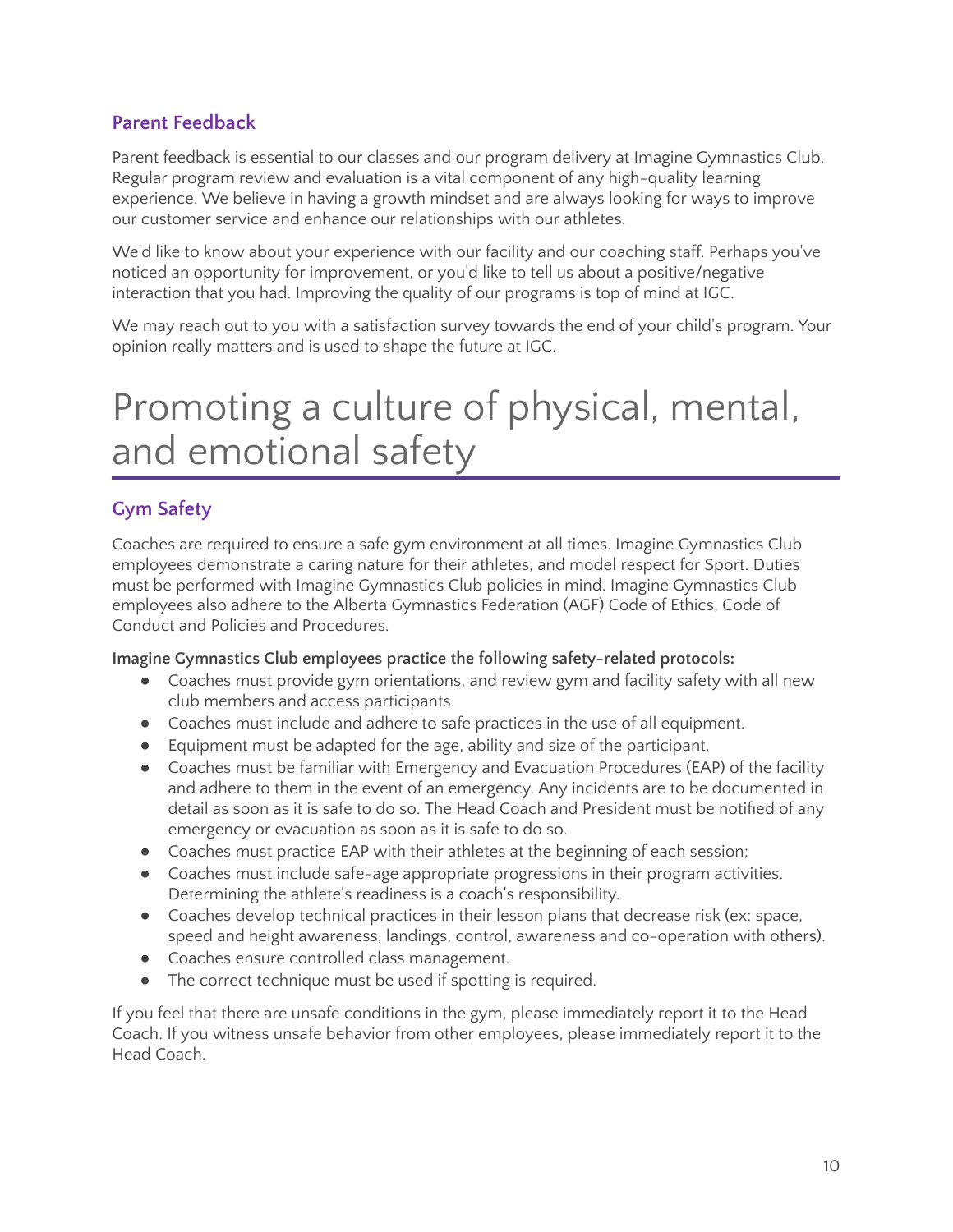**Please review the following policies with your child before they attend class:**

- No food, gum, or beverages (except for water) are permitted in the gym and training areas.
- Food may only be consumed in the designated areas. We consider ourselves NUT aware.
- No outdoor footwear is permitted in the gym.
- No jewelry is permitted, except for stud earrings. For small children who wear glasses, shatter-proof lenses (polycarbonate) are preferred, with secure grips around the ears.
- Please leave valuables at home as Imagine Gymnastics Club is not responsible for lost, damaged or stolen items.
- Only registered members are permitted on the gym floor. Unregistered people are uninsured.
- Athletes are not permitted in the gym area without a coach.
- Everyone is responsible for leaving the gym, change rooms, viewing area, washroom facilities, and lobby area neat and tidy. Please don't trash the place.
- Athletes are not permitted to leave the facility unsupervised. Please drop-off children no sooner than 5 mins before class and pick-up no later than 5 mins after class.
- Any open sores, cuts and warts must be covered by clothing, tape, or bandages. A doctor must check any rashes. Athletes will not be permitted back in the gym without a doctors' note clearing them from any infection or injury. Please stay home if you are unwell.

Safety is everybody's business.

## **Discipline Policy for Athletes**

Imagine Gymnastics Club employees strive to keep the gym safe, friendly, and respectful. Disruptive behavior from any athlete is not tolerated. Infractions or disruptive behavior that threatens the safety of athletes or coaches will result in disciplinary action being taken, at the discretion of the coach, at the time of the incident. Imagine Gymnastics strives to create a supportive team atmosphere among its competitive athletes. We strongly encourage good sportsmanship. We insist that our team, both coaches & athletes, treat everyone with respect & kindness. Bullying & social drama is not tolerated and will be dealt with swiftly and firmly. We ask that you, the competitive parents, please let the head coaches know if your child encounters such behavior.

#### **First Offense**

- The coach will provide a verbal warning to the athlete, explaining the issue and possible solutions. The coach will inform the athlete's parent or guardian of the incident at the end of class.
- The coach involved will document the interaction, including what was discussed and the athlete's & parent's responses, placing it in the athlete's file.
- Our Head Coach will be informed of the incident.

## **Second Offense**

- If the behavior happens a second time, the athlete may be removed from the floor, and a parent or guardian will be called to pick the athlete up.
- The coach involved will document the interaction, including what was discussed and the athlete's and their parent's responses, placing it in the athlete's file.
- Our Head Coach will be informed of the incident, and may follow up with a phone call or email.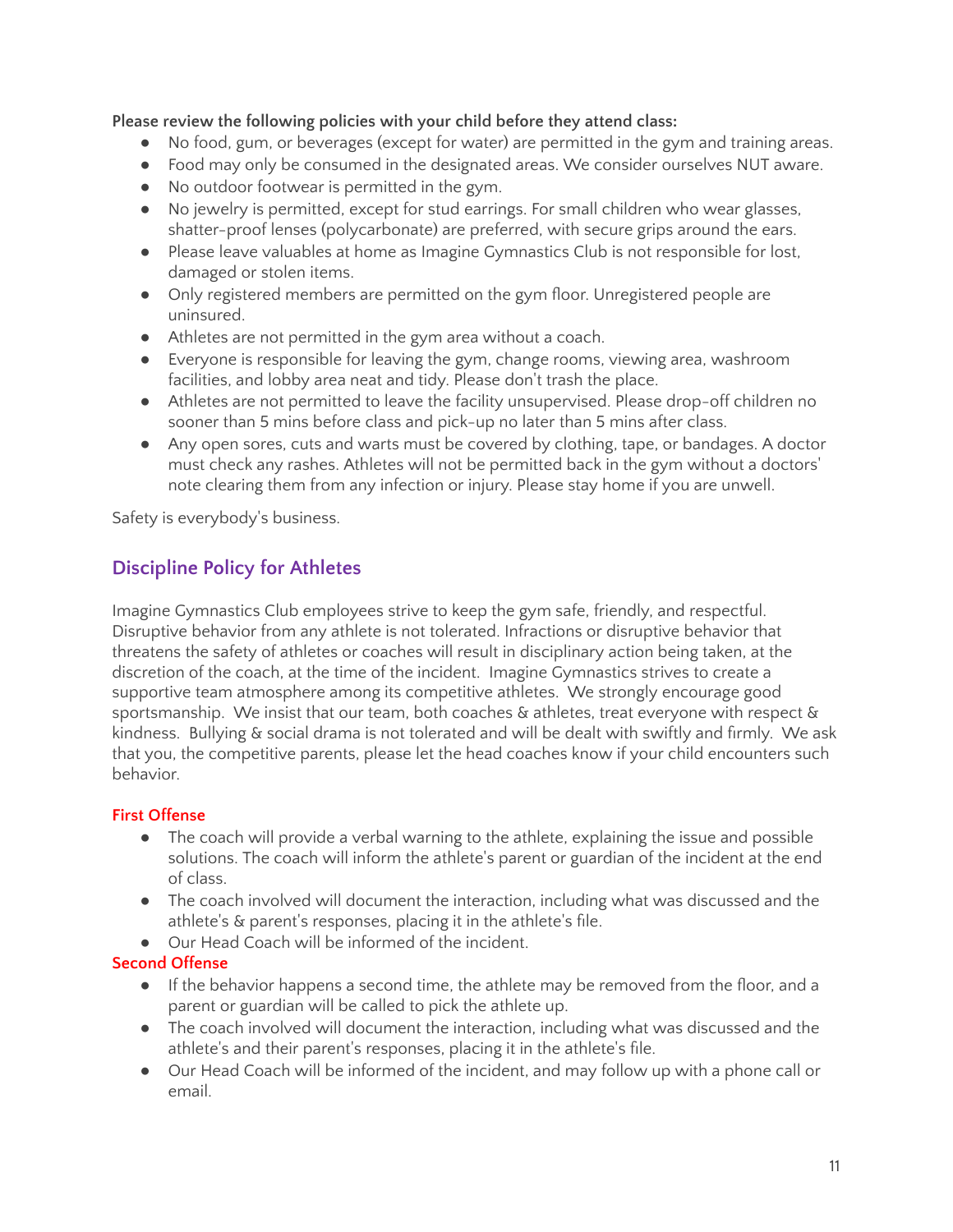#### **Third Offense**

- If the behavior happens a third time, the athlete will be removed from the floor, and a parent or guardian will be called to pick the athlete up.
- The coach involved will document the interaction, including what was discussed and the athlete's & parent's responses, placing it in the athlete's file.
- Our Head Coach will be informed of the incident.
- The athlete will receive an immediate suspension and the IGC Board will evaluate their status with Imagine Gymnastics Club. The President will contact the athlete's parent/guardian in order to set up an in-person meeting to advise the parent or guardian of the Board's decision. If the situation calls for further investigation and resolution, the board will set up and moderate a meeting between the coaches involved, the head coach and the parents/guardians of the athlete to discuss solutions.

## **Problem Resolution**

All sensitive matters are dealt with in-person. If conversations for sensitive issues or dispute resolution are required (including between staff and athletes/their families), then there must be a minimum of three people present, including an executive member of the Board. Having three people present removes any instance of "my word against yours," protecting all parties involved. We respect each other and actively work to reduce conflict as it arises. We protect each other's right to privacy.

## **Gymnastics Canada's Safe Sport Policies**

On a national level, Gymnastics Canada has defined Safe Sport policies to enhance safety and minimize risk. On a provincial level, the Alberta Gymnastics Federation has adopted these guidelines for use in its member clubs.

For more information on the Safe Sport policy, please see the AGF [website](https://www.abgym.ab.ca/Safe-Sport/AGF-Resources) here

## **Imagine Gymnastics Club's Anti-Bullying Policy**

Imagine Gymnastics Club works hard to ensure a healthy & safe gym environment at all times. IGC employees demonstrate a caring nature for their athletes, and model respect for Sport. Imagine Gymnastics Club employees also adhere to the Alberta Gymnastics Federation (AGF) Code of Ethics, Code of Conduct and Policies and Procedures. Imagine Gymnastics Club is committed to providing an environment for all families, athletes, coaches, and board members that is free from bullying and harassment. Coaches, board members, athletes and parents are expected to conduct themselves in a kind and professional manner and to show respect to others.

#### **Definitions:**

**Bullying Is** an ongoing and deliberate misuse of power in relationships through repeated verbal, physical and/or social behavior that intends to cause physical, social and/or psychological harm. It can involve an individual or a group misusing their power, or perceived power, over one or more persons who feel unable to stop it from happening. Bullying is behavior that is repeated and not returned in kind by the victim.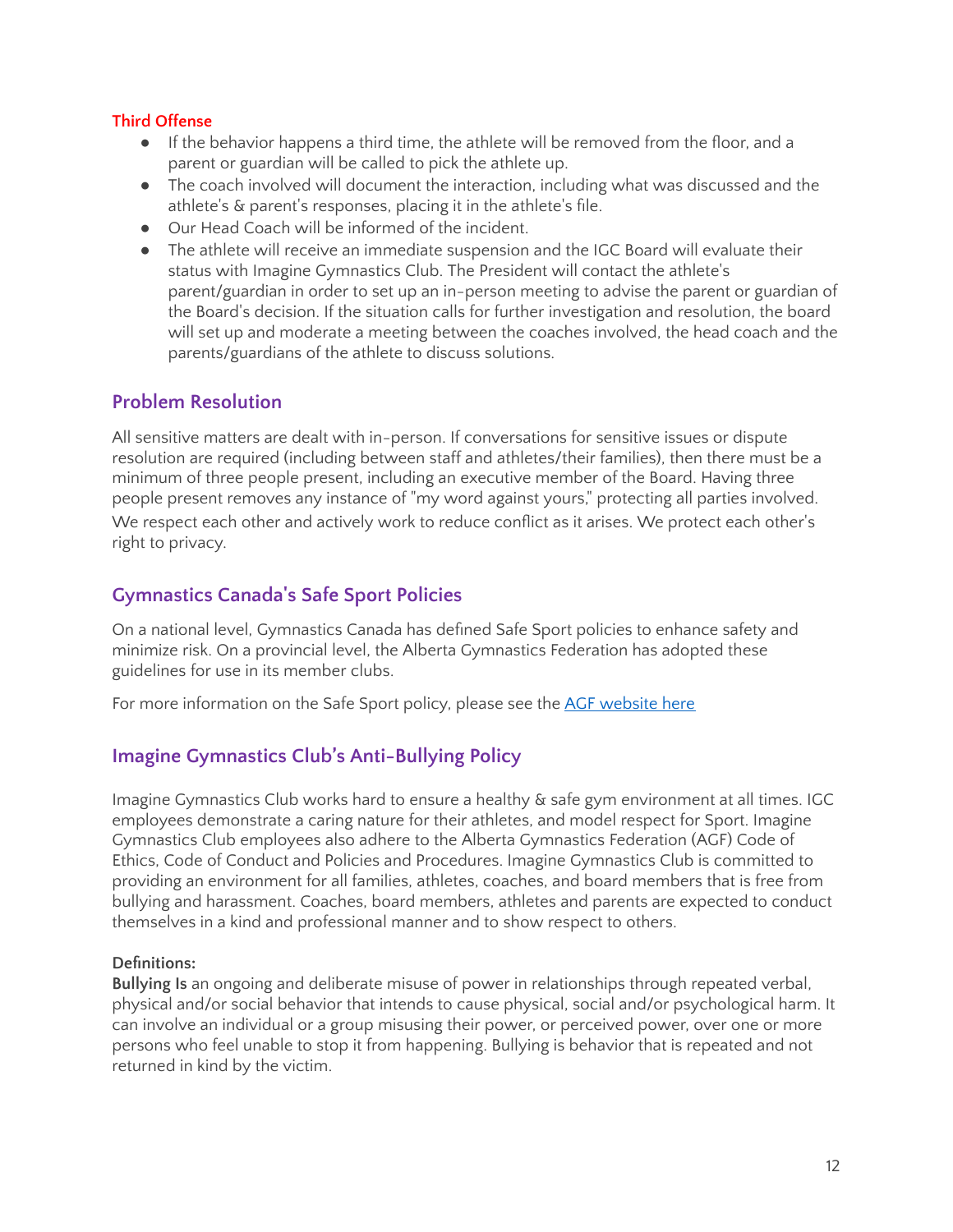#### **Bullying is Not**

- single episodes of social rejection or dislike
- single episode acts of nastiness or spite
- random acts of aggression or intimidation
- mutual arguments, disagreements or fights.

These actions do cause great distress. However, they do not fit the definition of bullying and they're not examples of bullying unless someone is deliberately and repeatedly doing them. However these behaviors are not acceptable or tolerated.

#### **Consequences**

- Any member who feels they or their child is the victim of bullying or conflict is encouraged to report it to our head coach & the IGC board.
- An investigation will be undertaken and appropriate disciplinary measures will be taken.

## **Policy Against Harassment**

Imagine Gymnastics Club is committed to providing an environment for all families, athletes, coaches, and board members that is free from sexual harassment and other types of discriminatory harassment. Coaches and board members are expected to conduct themselves in a professional manner and to show respect for their co-workers.

Imagine Gymnastics Club's commitment begins with the recognition and acknowledgment that sexual harassment and other types of discriminatory harassment are, of course, unlawful. To reinforce this commitment, Imagine Gymnastics Club has developed a policy against harassment and a reporting procedure for employees and athletes who have been subjected to or witnessed harassment. This policy applies to all gymnastics-related settings and activities, whether inside or outside the club and includes trips and social events. Imagine Gymnastics Club's property (e.g. telephones, copy machines, facsimile machines, computers, and computer applications such as social media, email and Internet access) may not be used to engage in conduct that violates this policy. Imagine Gymnastics Club's policy against harassment covers employees and other individuals who have a relationship with Imagine Gymnastics Club, which enables Imagine Gymnastics Club to exercise some control over the individual's conduct in places and activities that relate to Imagine Gymnastics Club's work (e.g. directors, officers, contractors, vendors, volunteers, athletes, etc.).

*Prohibition of Sexual Harassment*: Imagine Gymnastics Club's policy against sexual harassment prohibits sexual advances or requests for sexual favours or other physical or verbal conduct of a sexual nature, when: (1) submission to such conduct is made an express or implicit condition of attending class; (2) submission to or rejection of such conduct is used as a basis for decisions affecting the individual who submits to or rejects such conduct; or (3) such conduct has the purpose or effect of unreasonably interfering with an employee's or athlete's performance or creating an intimidating, hostile, humiliating, or offensive environment.

While it is not possible to list all of the circumstances which would constitute sexual harassment, the following are some examples: (1) unwelcome sexual advances ‐‐ whether they involve physical touching or not; (2) requests for sexual favours in exchange for actual or promised job benefits such as favourable reviews, increased benefits, or continued program enrolment; or (3) coerced sexual acts.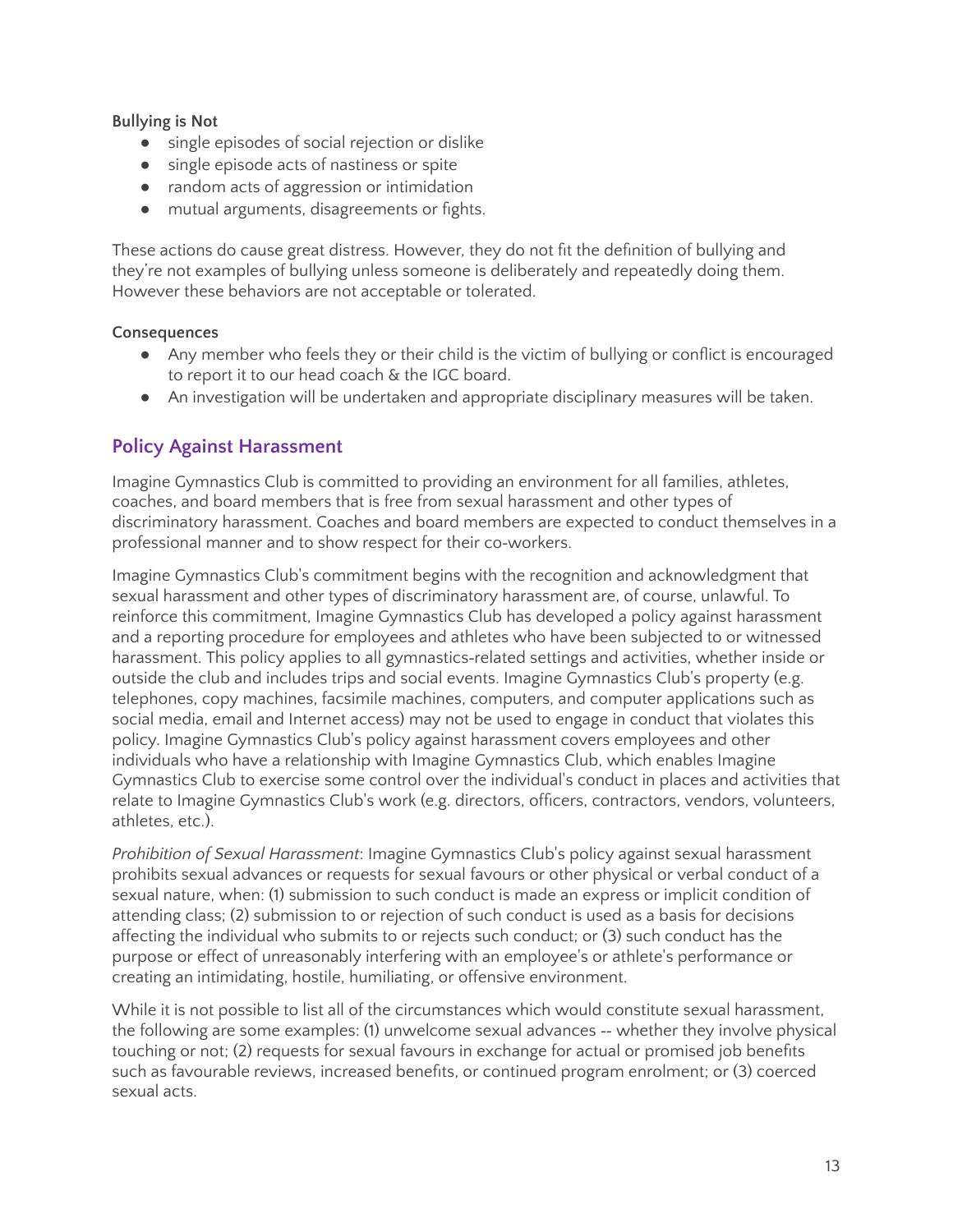Depending on the circumstances, the following conduct may also constitute sexual harassment: (1) use of sexual epithets, jokes, written or oral references to sexual conduct, gossip regarding one's sex life; (2) sexually oriented comment on an individual's body, comment about an individual's sexual activity, deficiencies, or prowess; (3) displaying sexually suggestive objects, pictures, cartoons; (4) unwelcome leering, whistling, deliberate brushing against the body in a suggestive manner; (5) sexual gestures or sexually suggestive comments; (6) inquiries into one's sexual experiences; or (7) discussion of one's sexual activities.

While such behaviour, depending on the circumstances, may not be severe or pervasive enough to create a sexually hostile environment, it can nonetheless make others uncomfortable. Accordingly, such behavior is inappropriate and may result in disciplinary action regardless of whether it is unlawful.

It is also unlawful and expressly against Imagine Gymnastics Club policy to retaliate against an employee or athlete for filing a complaint of sexual harassment or for cooperating with an investigation of a complaint of sexual harassment.

*Prohibition of Other Types of Discriminatory Harassment*: It is also against Imagine Gymnastics Club's policy to engage in verbal or physical conduct that denigrates or shows hostility or aversion toward an individual because of his or her race, colour, gender, religion, sexual orientation, age, national origin, disability, or other protected category (or that of the individual's relatives, friends, or associates) that: (1) has the purpose or effect of creating an intimidating, hostile, humiliating, or offensive environment; (2) has the purpose or effect of unreasonably interfering with an individual's performance; or (3) otherwise adversely affects an individual's advancement opportunities.

Depending on the circumstances, the following conduct may constitute discriminatory harassment: (1) epithets, slurs, negative stereotyping, jokes, or threatening, intimidating, or hostile acts that relate to race, colour, gender, religion, sexual orientation, age, national origin, or disability; and (2) written or graphic material that denigrates or shows hostility toward an individual or group because of race, colour, gender, religion, sexual orientation, age, national origin, or disability and that is circulated in the club, or placed anywhere in Imagine Gymnastics Club's premises such as on a coaches' desk or workspace or on Imagine Gymnastics Club's equipment or bulletin boards. Other conduct may also constitute discriminatory harassment if it falls within the definition of discriminatory harassment set forth above.

It is also against Imagine Gymnastics Club's policy to retaliate against an employee or athlete for filing a complaint of discriminatory harassment or for cooperating in an investigation of a complaint of discriminatory harassment.

*Reporting of Harassment*: If you believe that you have experienced or witnessed sexual harassment or other discriminatory harassment by any employee of Imagine Gymnastics Club, you should report the incident immediately to your Head Coach or the President. Possible harassment by others with whom Imagine Gymnastics Club has a business relationship, including customers and vendors, should also be reported as soon as possible so that appropriate action can be taken.

Imagine Gymnastics Club will promptly and thoroughly investigate all reports of harassment as discreetly and confidentially as practicable. The investigation would generally include a private interview with the person making a report of harassment. It would also generally be necessary to discuss allegations of harassment with the accused individual and others who may have information relevant to the investigation. Imagine Gymnastics Club's goal is to conduct a thorough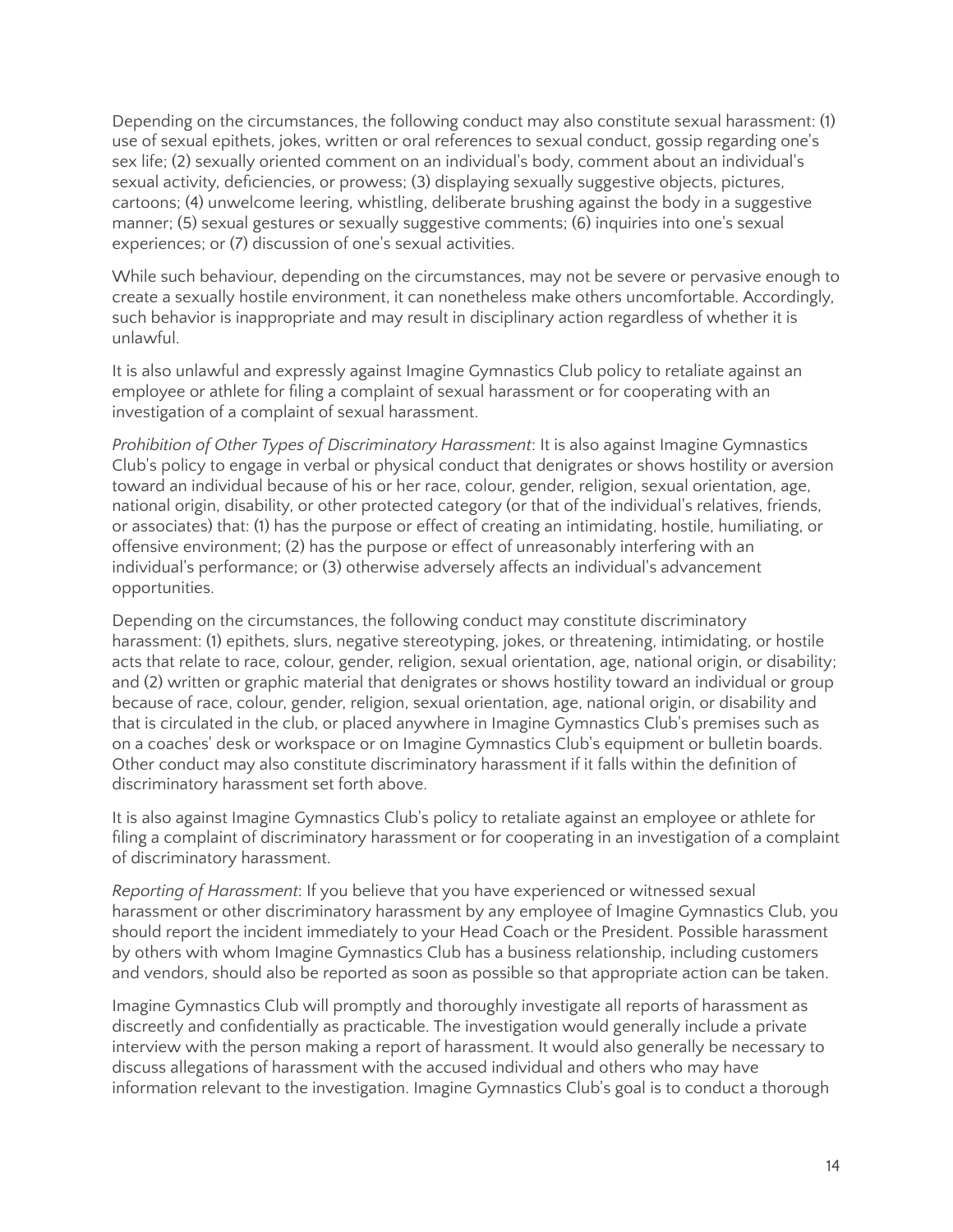investigation, to determine whether harassment occurred, and to determine what action to take if it is determined that improper behavior occurred.

If Imagine Gymnastics Club determines that a violation of this policy has occurred, it will take appropriate disciplinary action against the offending party, which can include counseling, warnings, suspensions, and termination. Employees who report violations of this policy, and employees who cooperate with investigations into alleged violations of this policy will not be subject to retaliation. Upon completion of the investigation, Imagine Gymnastics Club will inform the employee or athlete who made the complaint of the results of the investigation.

Compliance with this policy is a condition of each employee's employment. Employees are encouraged to raise any questions or concerns about this policy or possible discriminatory harassment with the President. In the case where the allegation of harassment is against the President, please notify the Board of Directors.